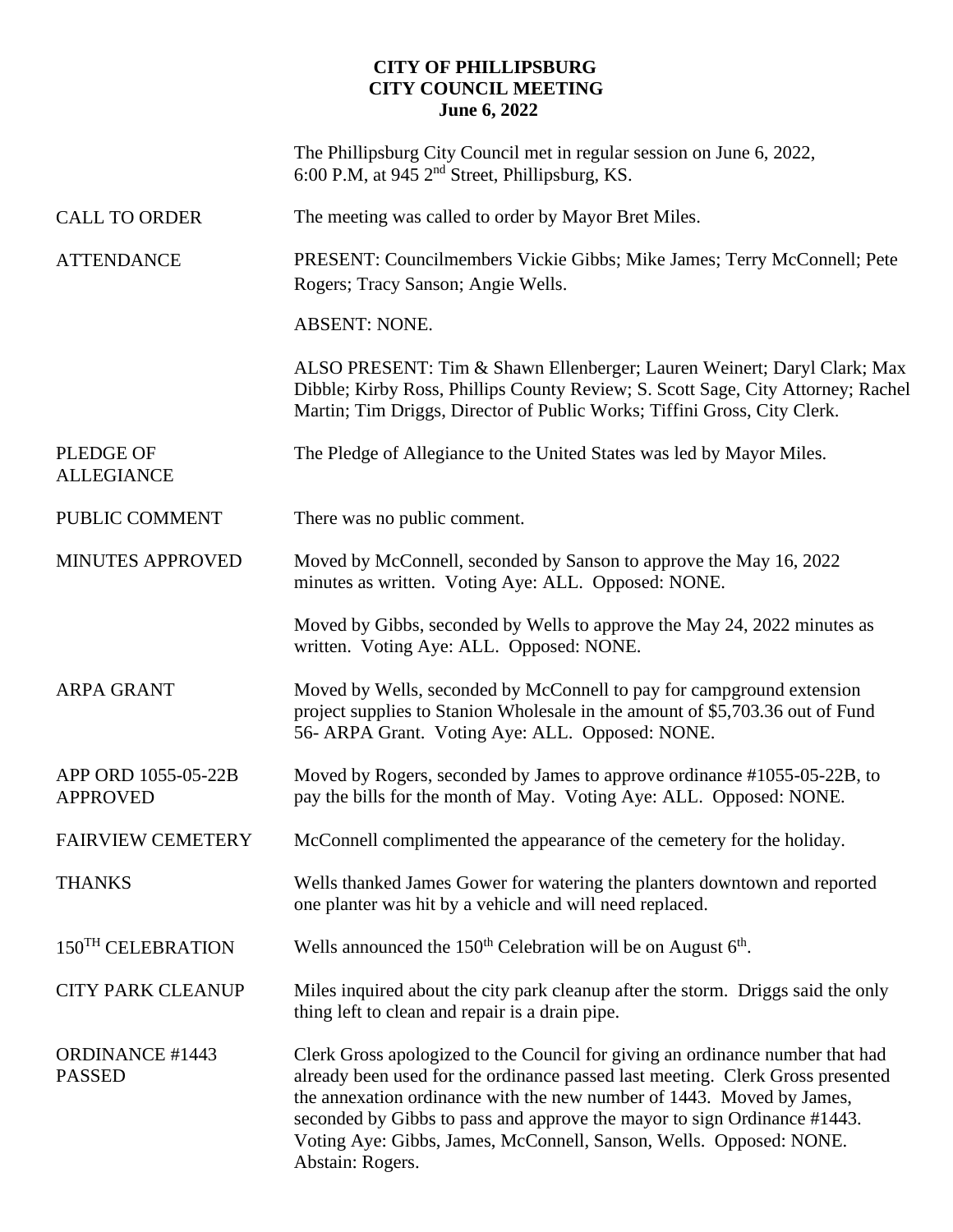| <b>KORA REQUEST</b>                                                               | Clerk Gross reported a Kansas Open Records Act request was received by Jeter<br>Law Office for any and all documents, meeting minutes, plans, maps, videos,<br>photographs, and the like, in our possession regarding the expansion of or<br>improvement to the Phillipsburg Municipal Airport for the past three years. She<br>also passed on their request for a waiver of all fees in that the disclosure of the<br>requested information is in the public interest and will contribute significantly to<br>the County Commission's better understanding of the planned expansion of the<br>Phillipsburg Municipal Airport. Clerk Gross presented the fee schedule for<br>records requests. Moved by James, seconded by McConnell to not waive the<br>fees. Voting Aye: Gibbs, James, McConnell, Sanson, Wells. Opposed: NONE.<br>Abstain: Rogers. |
|-----------------------------------------------------------------------------------|-------------------------------------------------------------------------------------------------------------------------------------------------------------------------------------------------------------------------------------------------------------------------------------------------------------------------------------------------------------------------------------------------------------------------------------------------------------------------------------------------------------------------------------------------------------------------------------------------------------------------------------------------------------------------------------------------------------------------------------------------------------------------------------------------------------------------------------------------------|
| <b>BUDGET AGREEMENT</b><br><b>APPROVED</b>                                        | Moved by James, seconded by Gibbs to approve the mayor to sign the 2023<br>budget agreement with Mapes & Miller LLP as presented by Clerk Gross in the<br>agenda. Voting Aye: ALL. Opposed: NONE.                                                                                                                                                                                                                                                                                                                                                                                                                                                                                                                                                                                                                                                     |
| <b>DRIGGS TO ATTEND</b><br><b>CONFERENCE</b>                                      | Driggs stated he would attend an airport conference this week.                                                                                                                                                                                                                                                                                                                                                                                                                                                                                                                                                                                                                                                                                                                                                                                        |
| <b>PUBLIC WORKS</b><br><b>ACTIVITIES</b>                                          | Driggs said public works crews have been working on Aquatic Center repairs,<br>mowing, spraying cactus at the cemetery, addressing a sink hole on Fischer<br>Drive, and repairing a lift station.                                                                                                                                                                                                                                                                                                                                                                                                                                                                                                                                                                                                                                                     |
| <b>AQUATIC CENTER</b>                                                             | Driggs informed the Council the Aquatic Center will be closed on June 11 <sup>th</sup> .<br>Moved by James, seconded by McConnell to alter the Aquatic Center policy to<br>open if it is sunny and above 65 degrees. Voting Aye: ALL. Opposed: NONE.                                                                                                                                                                                                                                                                                                                                                                                                                                                                                                                                                                                                  |
| <b>SEWER PLANT</b><br><b>REPAIRS</b>                                              | Driggs said on June $14th$ , the new auger will be installed at the sewer plant.                                                                                                                                                                                                                                                                                                                                                                                                                                                                                                                                                                                                                                                                                                                                                                      |
| <b>COMMUNITY</b><br><b>BUILDING LEASE</b><br><b>AGREEMENTS</b><br><b>APPROVED</b> | Driggs reported he had three community building lease agreements that City<br>Attorney Sage had reviewed. The American Legion and Smokey Hill<br>Foundation would be moving to different offices and the rental fee would<br>continue to be waived. The third lease is for Sign Solutions whose current<br>location was sold and are required to move their business in one week. He said<br>the six-month renewable lease is for \$450 monthly rent plus utility assessment.<br>Moved by Gibbs, seconded by Wells to approve the mayor to sign all three lease<br>agreements. Voting Aye: ALL. Opposed: NONE.                                                                                                                                                                                                                                        |
| <b>CAMPGROUND</b><br><b>EXTENSION PROJECT</b>                                     | Driggs reported the supplies have been received for some of the campground<br>extension supplies. Extension one would be to improve the existing<br>campground, extension two is for ten additional spaces to the south of current<br>campground, and extension three to add eight spaces near Armory Lane.<br>Rogers suggested the Park Committee review the priority of each extension.<br>Gibbs suggested Driggs find out if materials can be returned if it is decided to<br>wait on any of the extensions.                                                                                                                                                                                                                                                                                                                                       |
| <b>STATE STREET</b><br><b>PROJECT</b>                                             | Driggs said KDOT did not approve an increase in grant funds for the State<br>Street project and plans were sent in this morning and set for rebid in September<br>covering 1 3/4 blocks.                                                                                                                                                                                                                                                                                                                                                                                                                                                                                                                                                                                                                                                              |